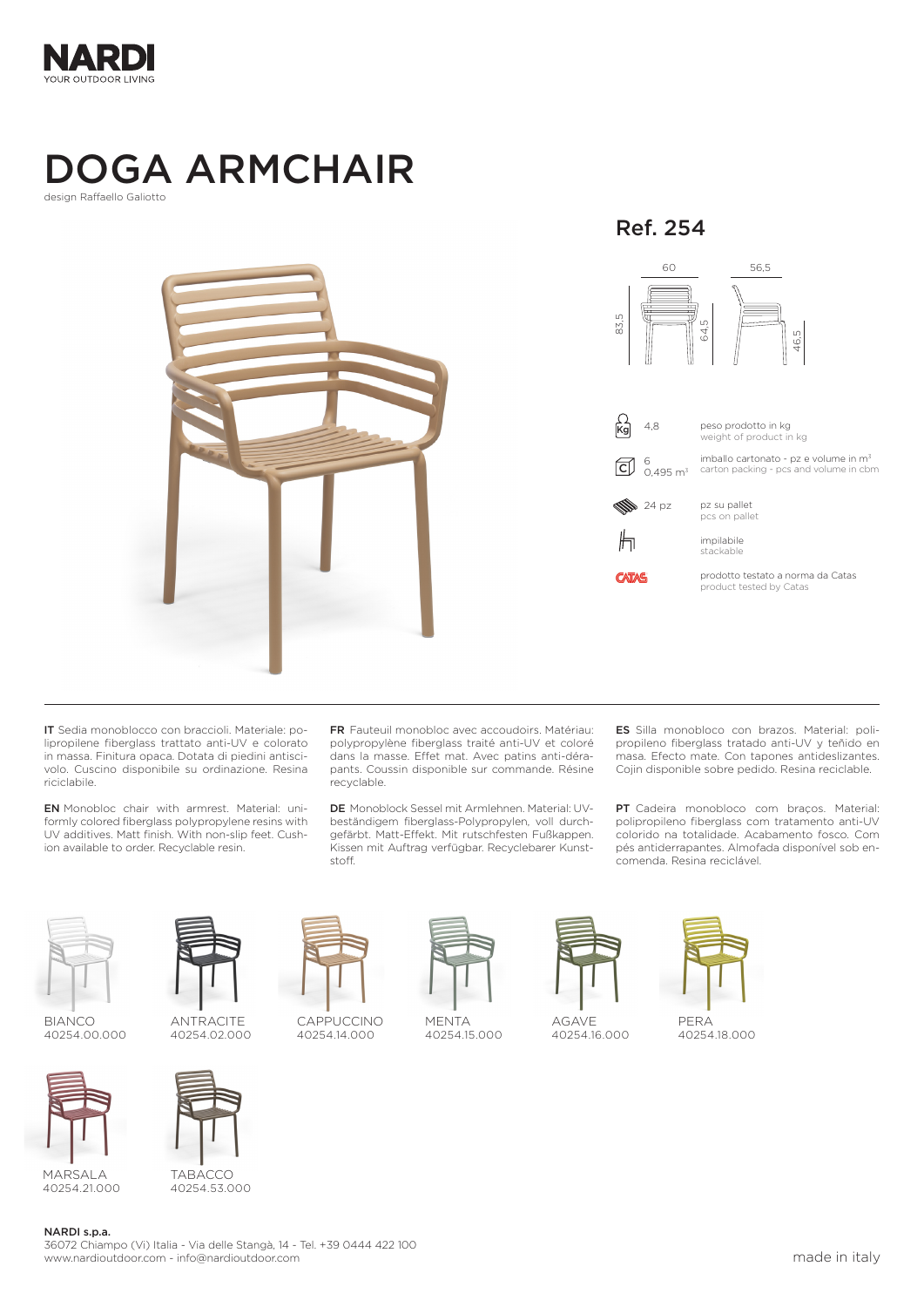### CIAS: LEIA ATENTAMENTE





made in italy made in italy



NARDI s.p.a. 36072 Chiampo (Vi) Italia - Via delle Stangà, 14 www.nardioutdoor.com - info@nardioutdoor.com design Raffaello Galiotto DOGA ARMCHAIR

Ref. 254